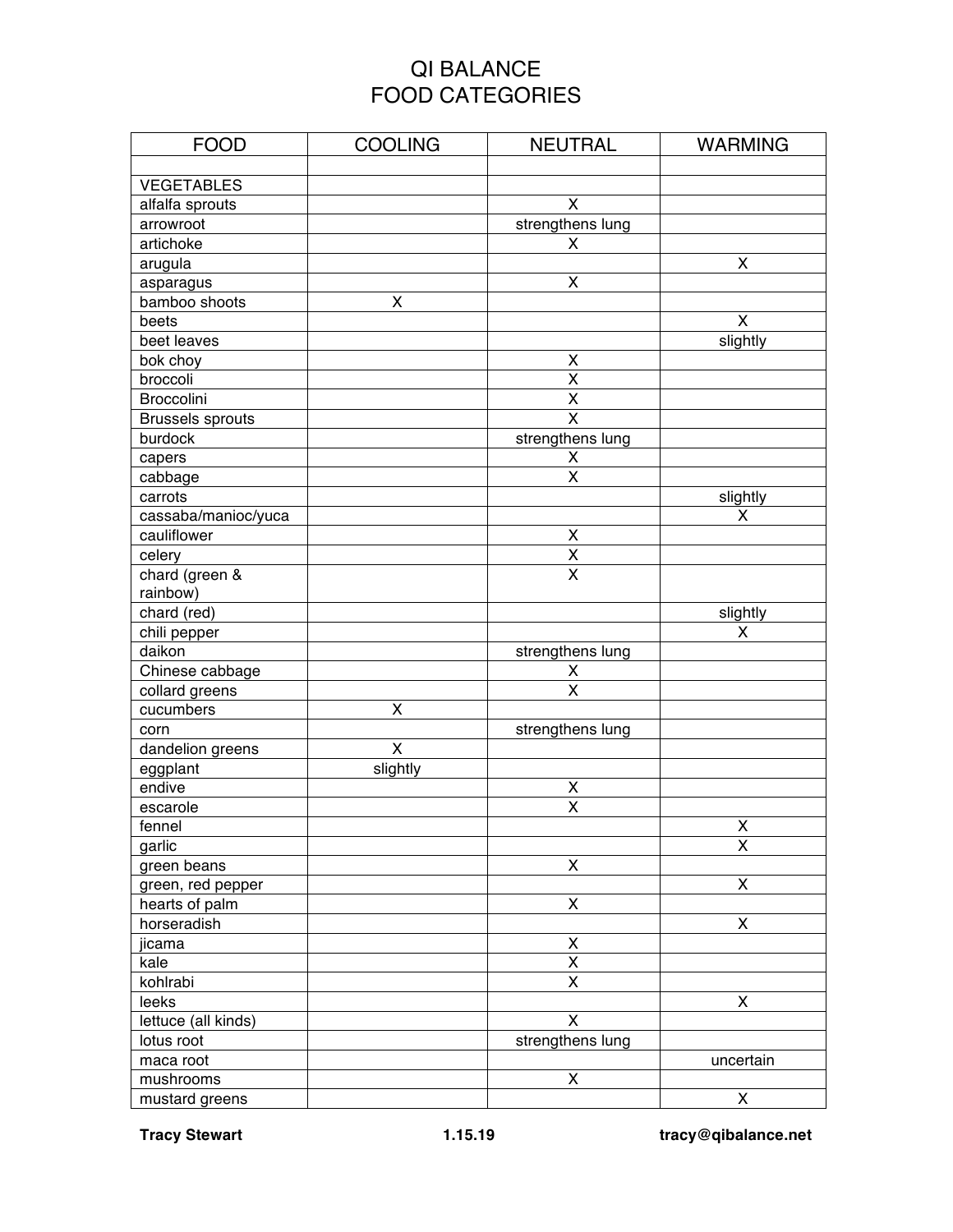| nettles              | X                       |                         |                             |
|----------------------|-------------------------|-------------------------|-----------------------------|
| nopales              |                         |                         | $\pmb{\mathsf{X}}$          |
| okra                 |                         | X                       |                             |
| olives               | salty/strengthens liver |                         |                             |
| onions               |                         |                         | X                           |
| parsley              |                         | Χ                       |                             |
| parsnip              |                         |                         | slightly                    |
| peas                 |                         | X                       |                             |
| potatoes             |                         |                         | X                           |
| pumpkin              |                         |                         | slightly                    |
| radish/red           |                         | X                       |                             |
| red pepper           |                         |                         | X                           |
| rutabaga             |                         | X                       |                             |
| scallions            |                         |                         | X                           |
| shallots             |                         |                         | X                           |
| seaweeds (all kinds) |                         | X                       |                             |
| snow peas            |                         | $\overline{\mathsf{x}}$ |                             |
| soy products         |                         | strengthens lung        |                             |
| spaghetti squash     |                         | X                       |                             |
| spinach              |                         | X                       |                             |
| split peas           |                         | X                       |                             |
| squash (summer)      |                         | X                       |                             |
| squash (winter)      |                         | Χ                       |                             |
| sugar snap peas      |                         | $\overline{\mathsf{x}}$ |                             |
| sunchokes            |                         |                         | X                           |
| sweet potatoes       |                         |                         | $\overline{\mathsf{x}}$     |
| Swiss chard          |                         | Χ                       |                             |
| tomatillo            | X                       |                         |                             |
| tomatoes             |                         | X                       |                             |
| tofu                 |                         |                         |                             |
| turnip               |                         | strengthens lung<br>X   |                             |
|                      |                         |                         | $\pmb{\times}$              |
| wasabi               |                         |                         |                             |
| water chestnuts      |                         | Χ<br>X                  |                             |
| watercress           |                         |                         |                             |
| yams                 |                         | X                       | X                           |
| zucchini             |                         |                         |                             |
| <b>FRUIT</b>         |                         |                         |                             |
|                      |                         |                         |                             |
| apples               |                         |                         | $\mathsf X$<br>$\mathsf{X}$ |
| apricots             |                         |                         |                             |
| apple (Asian) pears  | strengthens lung        |                         |                             |
| avocados             |                         | Χ                       |                             |
| bananas              |                         |                         | $\pmb{\times}$              |
| blackberries         | $\pmb{\mathsf{X}}$      |                         |                             |
| blueberries          |                         |                         | $\mathsf{x}$                |
| boysenberries        |                         | uncertain               |                             |
| cantaloupe           | X                       |                         |                             |
| cherries             |                         |                         | X                           |
| coconut              |                         | strengthens lung        |                             |
| cranberries          | $\pmb{\mathsf{X}}$      |                         |                             |
| currants             |                         | $\pmb{\mathsf{X}}$      |                             |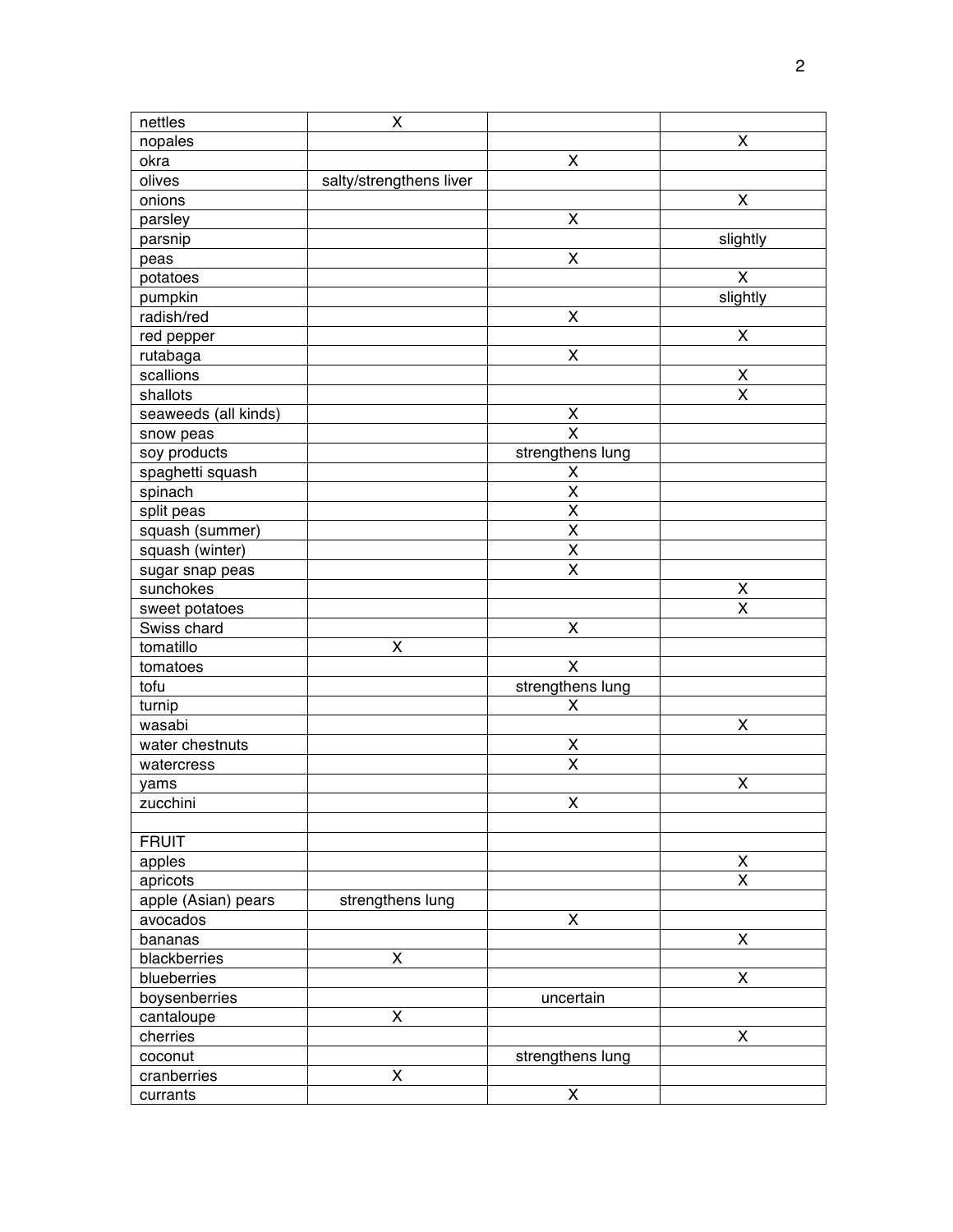| dates                 |                    |                   | X                                             |
|-----------------------|--------------------|-------------------|-----------------------------------------------|
| durian                |                    |                   | $\overline{\mathsf{x}}$                       |
| elderberries          |                    | uncertain         |                                               |
| figs                  |                    |                   | $\pmb{\mathsf{X}}$                            |
| gooseberries          |                    | uncertain         |                                               |
| grapefruit            |                    |                   | X                                             |
| grapes                | strengthens liver  |                   |                                               |
| guava                 |                    |                   | $\overline{\mathsf{X}}$                       |
| huckleberries         |                    |                   | uncertain                                     |
| kiwi                  | strengthens lung   |                   |                                               |
| kumquat               |                    |                   | X                                             |
| lemons                |                    |                   | $\overline{\mathsf{x}}$                       |
| limes                 |                    |                   | $\pmb{\mathsf{X}}$                            |
| lingonberries         | uncertain          |                   |                                               |
| loganberries          | Χ                  |                   |                                               |
| loquat                |                    |                   | slightly                                      |
| lychees               |                    |                   | X                                             |
| mangoes               | strengthens liver  |                   |                                               |
| <b>Marion berries</b> |                    | uncertain         |                                               |
| melons (all kinds)    | X                  |                   |                                               |
| mulberries            |                    | strengthens lung  |                                               |
| nectarines            |                    |                   | X                                             |
| olives                |                    |                   |                                               |
|                       |                    | strengthens liver |                                               |
| oranges               |                    |                   | $\pmb{\mathsf{X}}$                            |
| papaya                |                    |                   | $\pmb{\mathsf{X}}$<br>$\overline{\mathsf{x}}$ |
| passion fruit         |                    |                   | $\overline{\mathsf{x}}$                       |
| peaches               |                    |                   |                                               |
| pears (all kinds)     | strengthens lung   |                   |                                               |
| persimmons            | Χ                  |                   |                                               |
| pineapple             |                    | strengthens lung  |                                               |
| plantains             |                    |                   | X                                             |
| plums                 |                    |                   | $\overline{\mathsf{x}}$                       |
| pomegranates          |                    |                   | slightly                                      |
| pomelos               |                    |                   | Χ                                             |
| prickly pears         |                    |                   | X                                             |
| prunes                |                    |                   | $\overline{\mathsf{x}}$                       |
| raisins               | strengthens liver  |                   |                                               |
| raspberries           |                    | $\pmb{\times}$    |                                               |
| rhubarb               | $\pmb{\mathsf{X}}$ |                   |                                               |
| star fruit            |                    |                   | uncertain                                     |
| strawberries          | $\pmb{\mathsf{X}}$ |                   |                                               |
| tamarind              |                    |                   | $\pmb{\mathsf{X}}$                            |
| tangerines            |                    |                   | X                                             |
| watermelon            | X                  |                   |                                               |
|                       |                    |                   |                                               |
| <b>GRAINS</b>         |                    |                   |                                               |
| alfalfa               |                    | X                 |                                               |
| amaranth              | X                  |                   |                                               |
| barley                | X                  |                   |                                               |
| buckwheat             | strengthens liver  |                   |                                               |
| clover                |                    | X                 |                                               |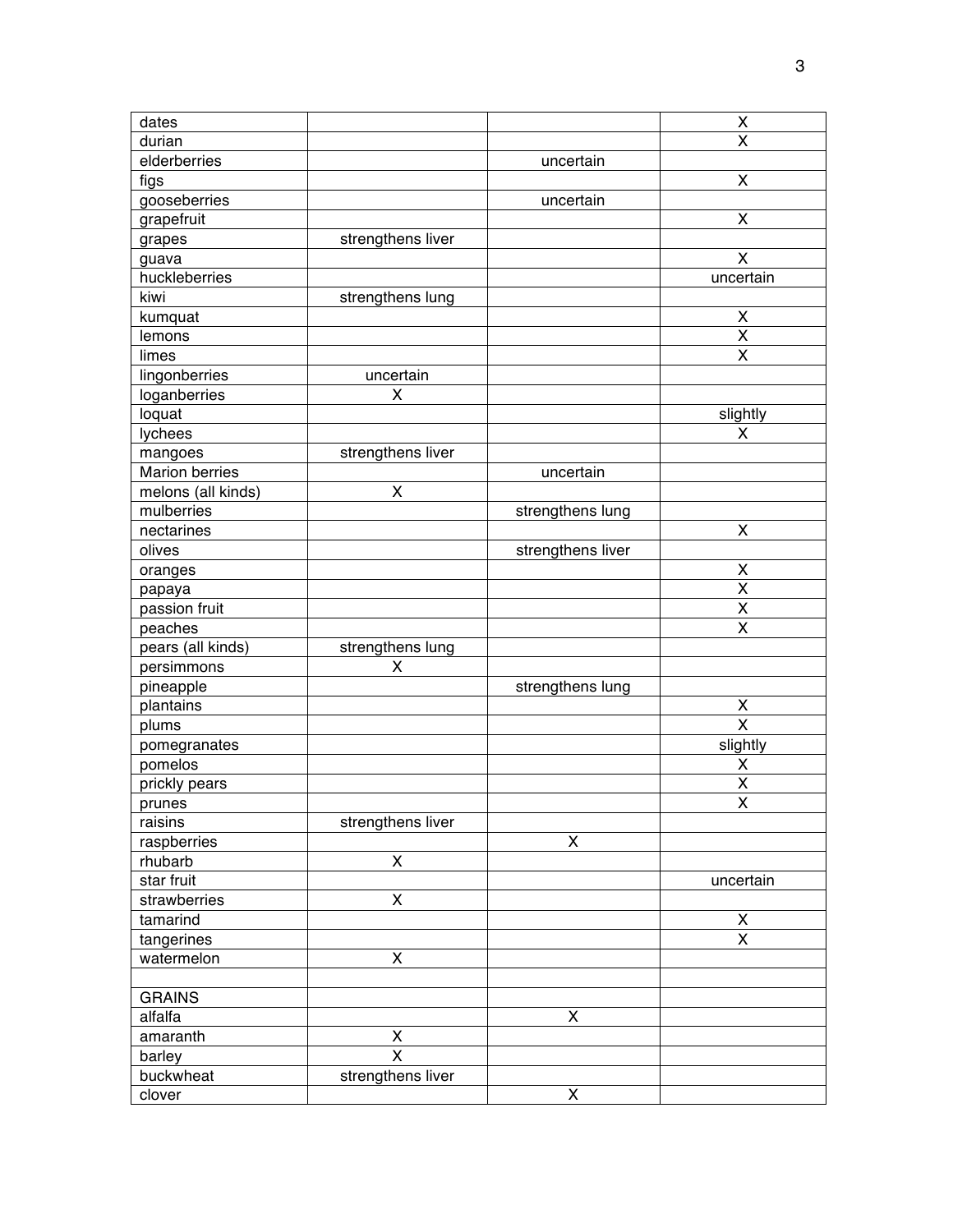| corn                |                         | strengthens lung          |                         |
|---------------------|-------------------------|---------------------------|-------------------------|
| farro               |                         |                           | $\pmb{\mathsf{X}}$      |
| kamut               |                         |                           | $\pmb{\mathsf{X}}$      |
| hemp                |                         |                           | $\overline{\mathsf{x}}$ |
| millet              |                         | strengthens lung          |                         |
| oats                |                         | X                         |                         |
| quinoa              |                         | strengthens lung          |                         |
| rice, (almost all)  |                         | X                         |                         |
| rice, black         | X                       |                           |                         |
| rice, glutenous     | X                       |                           |                         |
| rice, red           |                         |                           | $\pmb{\mathsf{X}}$      |
| rice, wild          |                         | X                         |                         |
|                     |                         |                           | X                       |
| rye                 |                         |                           | $\overline{\mathsf{x}}$ |
| spelt<br>teff       |                         |                           | $\overline{\mathsf{x}}$ |
|                     |                         |                           |                         |
| wheat               |                         |                           | X                       |
| <b>BEANS</b>        |                         |                           |                         |
| adzuki              | X                       |                           |                         |
| black               | $\overline{\mathsf{x}}$ |                           |                         |
| black-eyed peas     |                         |                           | X                       |
| chickpeas           |                         |                           | X                       |
| fava                |                         |                           | X                       |
| garbanzo            |                         |                           | $\overline{\mathsf{x}}$ |
| great northern      |                         |                           | slightly                |
| kidney              |                         |                           | Χ                       |
| lentils (all kinds) |                         |                           | $\overline{\mathsf{x}}$ |
| lima                |                         |                           | Χ                       |
| mung                | $\pmb{\mathsf{X}}$      |                           |                         |
| navy                |                         | X                         |                         |
| pinto               |                         |                           | ✓                       |
| soybeans            |                         | strengthens lung slightly |                         |
| soy products        |                         | strengthens lung slightly |                         |
| split peas          |                         | X                         |                         |
| tempeh              |                         | strengthens lung slightly |                         |
|                     |                         |                           |                         |
| <b>NUTS</b>         |                         |                           |                         |
| almonds             |                         |                           | slightly                |
| brazil nuts         |                         |                           | X                       |
| cashews             |                         |                           | X                       |
| chestnuts           |                         | strengthens lung          |                         |
| coconut             |                         | strengthens lung          |                         |
| filberts            |                         |                           | Χ                       |
| hazelnuts           |                         |                           | $\pmb{\mathsf{X}}$      |
| macadamia           |                         |                           | $\overline{\mathsf{x}}$ |
| peanuts             |                         |                           | extremely hot           |
| pecans              |                         |                           | X                       |
| pine nuts           |                         | strengthens lung          |                         |
| pistachios          |                         |                           | slightly                |
| walnuts             |                         |                           | X                       |
|                     |                         |                           |                         |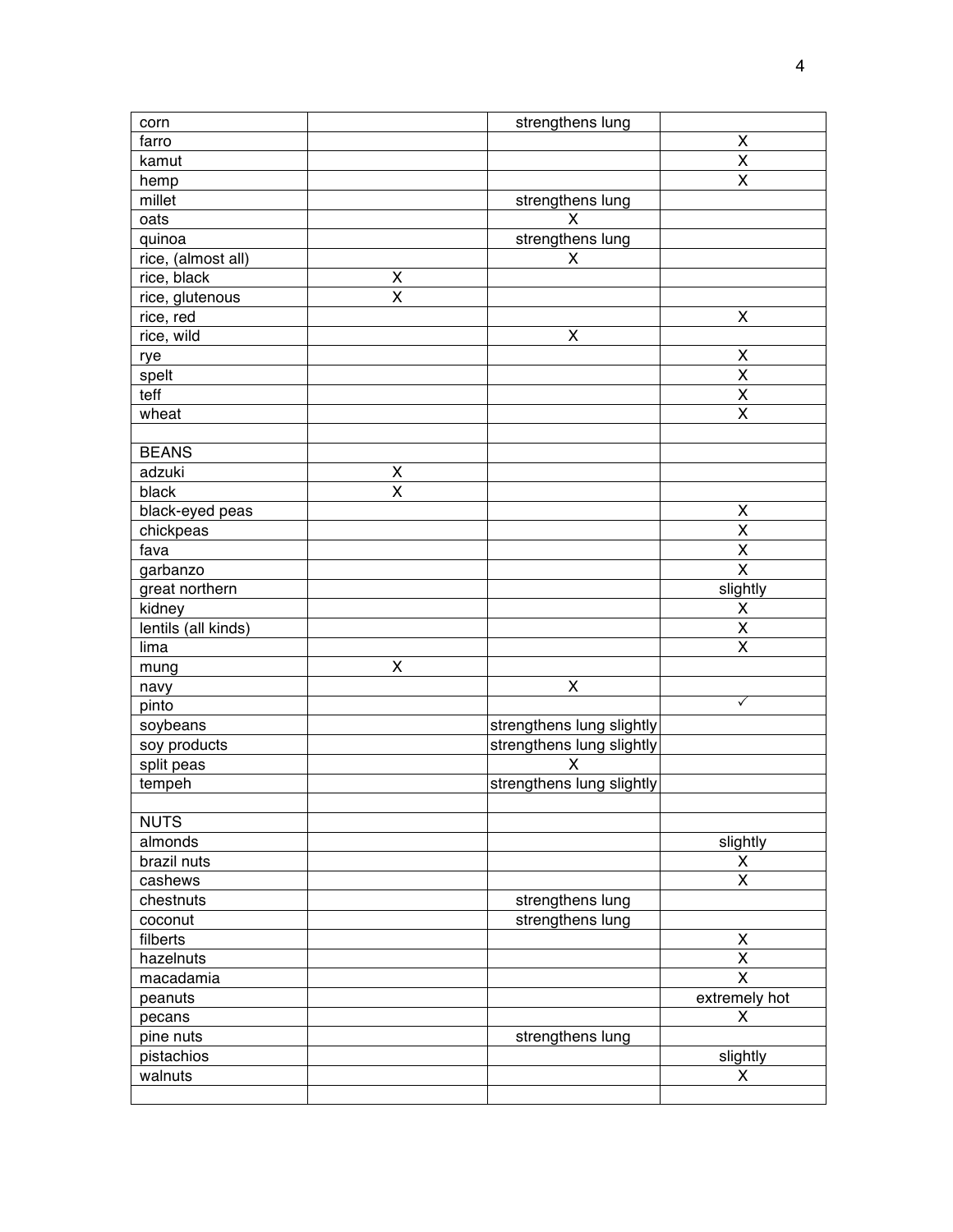| OILS                                |                         |                         |                           |
|-------------------------------------|-------------------------|-------------------------|---------------------------|
| avocado oil                         |                         | Χ                       |                           |
| butter                              |                         | Χ                       |                           |
| canola                              |                         | $\overline{\mathsf{x}}$ |                           |
| coconut oil                         |                         | strengthens lung        |                           |
| corn                                |                         | strengthens lung        |                           |
| goat butter                         |                         |                         | X                         |
| grape seed oil                      | X                       |                         |                           |
| hempseed                            |                         |                         | X                         |
| nut oils (not peanut)               |                         |                         | slightly                  |
| olive                               |                         | strengthens liver       |                           |
| palm oil                            |                         |                         | X                         |
| peanut                              |                         |                         | extremely hot             |
| rice bran                           |                         | Χ                       |                           |
| safflower                           | X                       |                         |                           |
| sesame                              |                         | X                       |                           |
| soybean                             |                         | strengthen lungs        |                           |
| sunflower                           |                         |                         | X                         |
| vegetable                           |                         | check ingredients       |                           |
|                                     |                         |                         |                           |
| <b>VINEGARS</b>                     |                         |                         |                           |
| apple cider                         |                         |                         | $\pmb{\mathsf{X}}$        |
| Balsamic, red/white                 | strengthens liver       |                         |                           |
| coconut                             |                         | strengthens lung        |                           |
| malt                                | X                       |                         |                           |
| rice                                |                         | X                       |                           |
| rice - seasoned                     |                         |                         | $\pmb{\mathsf{X}}$        |
| wine                                | strengthens liver       |                         |                           |
|                                     |                         |                         |                           |
| <b>SPREADS</b>                      |                         |                         |                           |
| almond butter                       |                         |                         | X                         |
|                                     |                         |                         | X                         |
| apple butter<br>black sesame tahini | $\overline{\mathsf{x}}$ |                         |                           |
| cashew butter                       |                         |                         | X                         |
|                                     | X                       |                         |                           |
| jams w grapes juice                 |                         |                         | $\pmb{\mathsf{X}}$        |
| lemon curd                          |                         |                         |                           |
| no-sugar jams<br>Marmite            |                         |                         | X<br>X but salty          |
|                                     |                         |                         |                           |
| olive spread                        |                         | strengthens liver       |                           |
| peanut butter                       |                         |                         | X                         |
| sesame butter/tahini                |                         | X                       |                           |
| Vegemite                            |                         |                         | $\pmb{\mathsf{X}}$        |
|                                     |                         |                         |                           |
| <b>SWEETENERS</b>                   |                         |                         |                           |
| agave syrup                         |                         |                         | $\boldsymbol{\mathsf{X}}$ |
| barley malt                         |                         |                         | slightly                  |
| brown sugar                         |                         |                         | Χ                         |
| carob                               |                         |                         | $\overline{\mathsf{x}}$   |
| cocoa                               |                         |                         | $\overline{\mathsf{x}}$   |
| coconut sugar                       |                         |                         | $\underline{X}$           |
| chocolate                           |                         |                         | $\overline{\mathsf{x}}$   |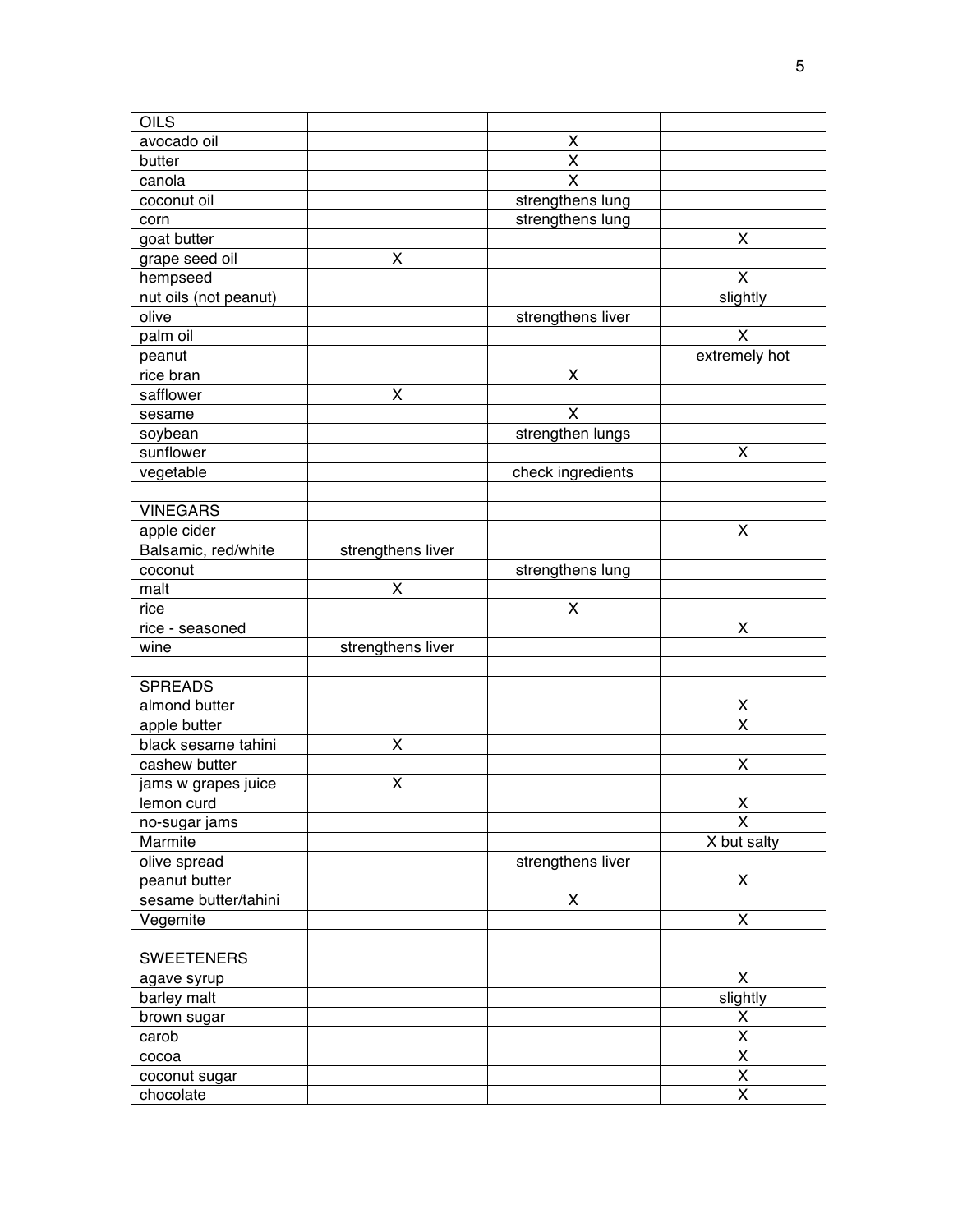| corn syrup                |                         |                    | X                                                  |
|---------------------------|-------------------------|--------------------|----------------------------------------------------|
| grape juice (c0nc.)       | strengthens liver       |                    |                                                    |
| honey                     |                         |                    | Χ                                                  |
| maple syrup               |                         |                    | $\overline{\mathsf{x}}$                            |
| molasses                  |                         |                    | X                                                  |
| pear juice                | strengthens lung        |                    |                                                    |
| raspberry juice frozen    |                         | X                  |                                                    |
| rice syrup                |                         |                    | $\mathsf{X}$                                       |
| sorghum                   |                         |                    | X                                                  |
| stevia                    |                         |                    | $\mathsf{X}$                                       |
| sucanat                   |                         |                    | very slightly                                      |
| sucanat syrup             |                         |                    | very slightly                                      |
| xylitol                   |                         |                    | X                                                  |
| white sugar               |                         |                    | $\overline{\mathsf{x}}$                            |
|                           |                         |                    |                                                    |
| <b>SEASONINGS</b>         |                         |                    |                                                    |
| agar                      |                         | X                  |                                                    |
| allspice                  |                         |                    | X                                                  |
| almond extract            |                         |                    | slightly                                           |
| anise                     |                         |                    | X                                                  |
| arrowroot                 |                         | strengthens lung   |                                                    |
| baking yeast              | $\pmb{\mathsf{X}}$      |                    |                                                    |
| baking soda               | X                       |                    |                                                    |
| basil                     | $\overline{\mathsf{x}}$ |                    |                                                    |
| bay                       |                         |                    | slightly                                           |
| brewer's yeast            |                         | X                  |                                                    |
| Bergamot                  |                         |                    | X                                                  |
| black pepper              |                         |                    | X                                                  |
| Bragg's liquid aminos     | X                       |                    |                                                    |
| capers (uncured)          |                         | uncertain          |                                                    |
| capers (in brine or salt) | X                       |                    |                                                    |
|                           |                         |                    | $\pmb{\mathsf{X}}$                                 |
| caraway                   |                         | $\pmb{\mathsf{X}}$ |                                                    |
| cardamom                  |                         |                    |                                                    |
| carob                     |                         |                    | X                                                  |
| cayenne                   |                         |                    | X                                                  |
| chervil                   |                         | $\pmb{\mathsf{X}}$ |                                                    |
| chicory                   |                         |                    | $\overline{\mathsf{X}}$<br>$\overline{\mathsf{x}}$ |
| chili peppers             |                         |                    | $\overline{\mathsf{x}}$                            |
| chives                    |                         |                    |                                                    |
| cilantro                  | Χ                       |                    |                                                    |
| cloves                    |                         |                    | X                                                  |
| cinnamon                  |                         |                    | $\overline{\mathsf{x}}$                            |
| coriander                 | X                       |                    |                                                    |
| cornstarch                |                         | strengthens lung   |                                                    |
| cream of tartar           |                         | X                  |                                                    |
| cress                     |                         | $\pmb{\mathsf{X}}$ |                                                    |
| cumin                     |                         |                    | $\pmb{\mathsf{X}}$                                 |
| curry                     |                         |                    | $\overline{\mathsf{x}}$                            |
| dill                      |                         | X                  |                                                    |
| dulse                     |                         | $\pmb{\mathsf{X}}$ |                                                    |
| fennel                    |                         |                    | $\pmb{\mathsf{X}}$                                 |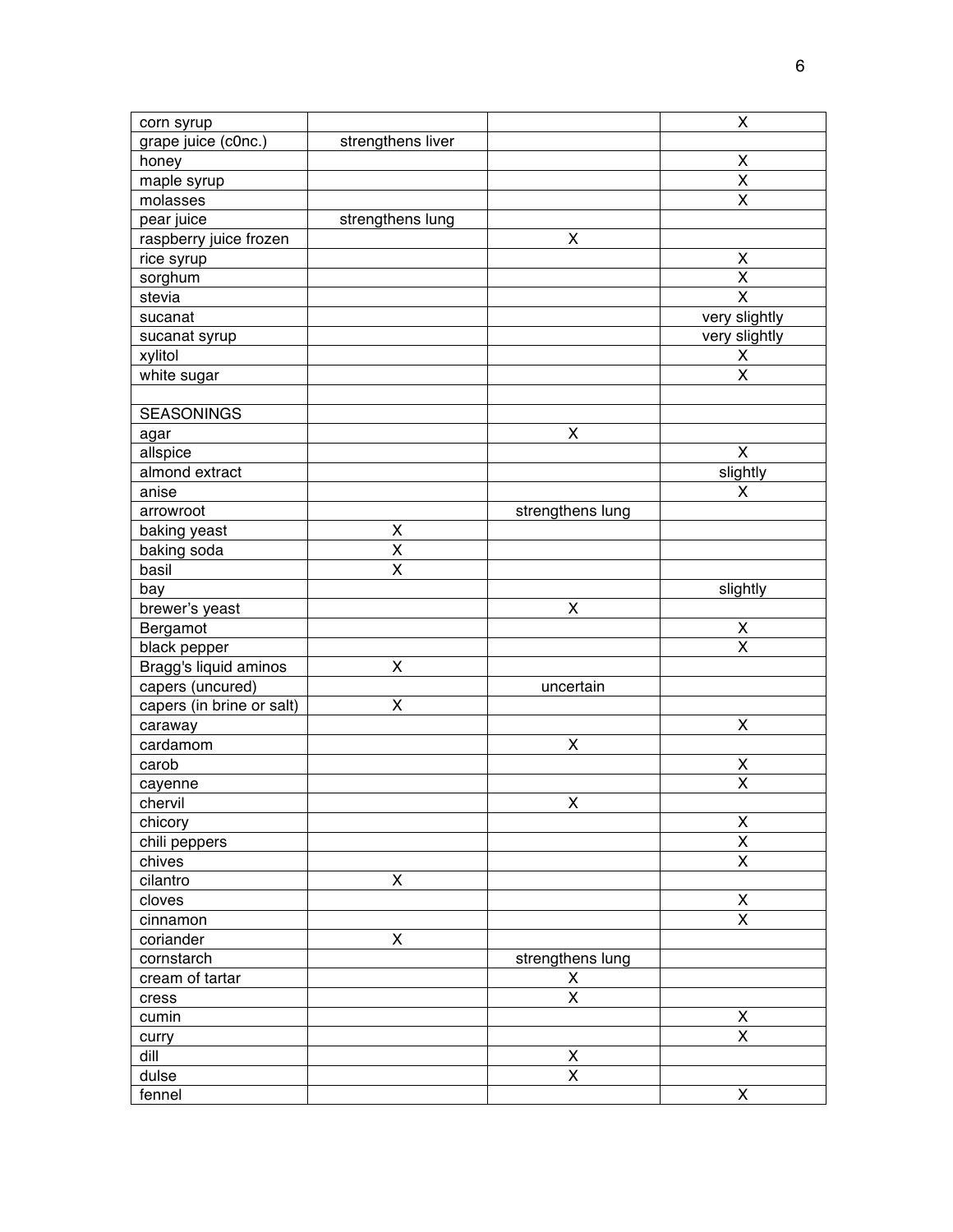| fenugreek                     |                         |                         | Χ                       |
|-------------------------------|-------------------------|-------------------------|-------------------------|
| galangal root                 |                         |                         | Χ                       |
| garlic                        |                         |                         | $\overline{\mathsf{x}}$ |
| gelatin (plain)               |                         | X                       |                         |
| ginger                        |                         |                         | X                       |
| gomasio                       | X                       |                         |                         |
| holy basil                    | $\overline{\mathsf{x}}$ |                         |                         |
| horseradish                   |                         |                         | $\pmb{\mathsf{X}}$      |
| kelp granules                 |                         | $\overline{\mathsf{x}}$ |                         |
| kudzu root                    |                         | strengthens lung        |                         |
| lemongrass                    |                         |                         | X                       |
| marjoram                      | X                       |                         |                         |
| mesquite powder               |                         | X                       |                         |
| mint (all varieties)          | Χ                       |                         |                         |
| miso                          | slightly                |                         |                         |
| mustard (all varieties)       |                         |                         | X                       |
| nutmeg                        |                         |                         | X                       |
| oregano                       | $\pmb{\mathsf{X}}$      |                         |                         |
| paprika                       |                         |                         | $\pmb{\mathsf{X}}$      |
| parsley                       |                         | strengthens liver       |                         |
| pepper (white/black)          |                         |                         | slightly                |
| peppers (sweet)               |                         |                         | X                       |
| pickles (cucumber)            | X                       |                         |                         |
| pimento                       |                         |                         | X                       |
| poultry seasoning             | $\mathsf{X}$            |                         |                         |
| pumpkin pie spice             |                         |                         | Χ                       |
| red pepper flakes             |                         |                         | X                       |
| rosemary                      |                         | X                       |                         |
| saffron                       |                         |                         | X                       |
|                               | X                       |                         |                         |
| sage<br>salt                  | $\overline{\mathsf{x}}$ |                         |                         |
|                               | X                       |                         |                         |
| savory<br>seaweed (all kinds) |                         | X                       |                         |
| soy sauce                     | X                       |                         |                         |
| tamari                        | X                       |                         |                         |
|                               |                         |                         | X                       |
| tarragon<br>thyme             | X                       |                         |                         |
| turmeric                      |                         |                         | strengthens heart       |
| vanilla                       |                         |                         | slightly                |
| wintergreen                   | $\pmb{\mathsf{X}}$      |                         |                         |
| Worcestershire sauce          |                         |                         | X                       |
| xanthan gum                   |                         | $\pmb{\mathsf{X}}$      |                         |
|                               | $\pmb{\mathsf{X}}$      |                         |                         |
| yeast (baking)                |                         | $\overline{\mathsf{x}}$ |                         |
| yeast (brewers)               |                         |                         | X                       |
| yeast (nutritional)           |                         |                         |                         |
|                               |                         |                         |                         |
| <b>SEEDS</b>                  |                         |                         | X                       |
| chia seeds<br>flax seeds      |                         |                         |                         |
|                               |                         | strengthens lung        |                         |
| hemp seeds                    |                         |                         | X                       |
| poppy seeds                   |                         | X                       |                         |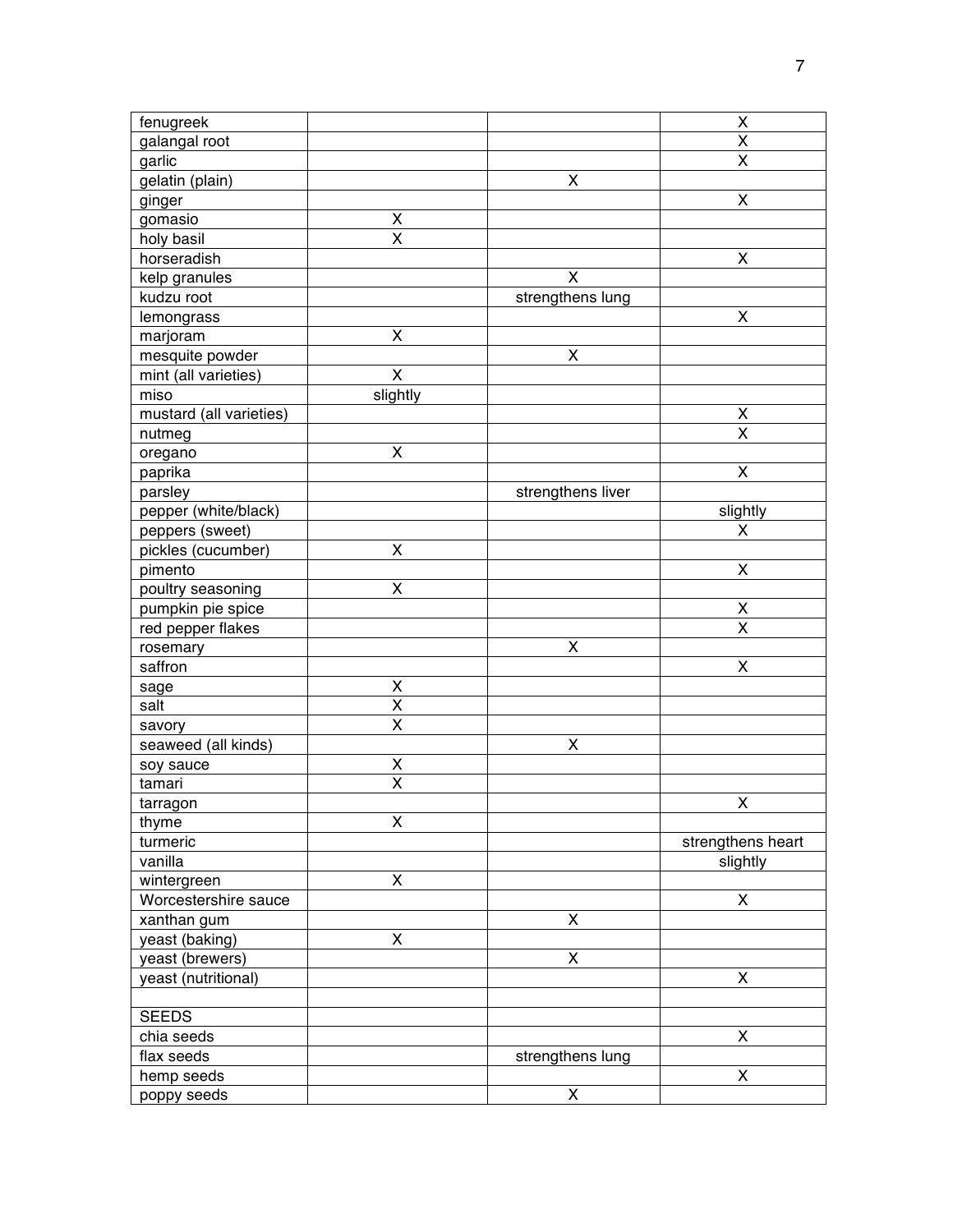| pumpkin seeds          |                   |                    | X                  |
|------------------------|-------------------|--------------------|--------------------|
| psyllium seed husks    |                   |                    | uncertain          |
| sesame seeds (black)   | X                 |                    |                    |
| sesame seeds (white)   |                   | X                  |                    |
| sunflower seeds        |                   |                    | X                  |
|                        |                   |                    |                    |
| <b>ANIMAL</b>          |                   |                    |                    |
| bacon                  | X                 |                    |                    |
| beef                   |                   | strengthens lung   |                    |
| buffalo                |                   | strengthens lung   |                    |
| butter                 |                   | X                  |                    |
| butter (goat)          |                   |                    | X                  |
| cheese (cow)           |                   | strengthens lung   |                    |
| cheese (goat)          |                   |                    | X                  |
| cheese (sheep)         |                   |                    | X                  |
| cheese (soy)           |                   | strengthens lung   |                    |
| chicken                |                   |                    | X                  |
| Cornish hen            |                   |                    | X                  |
| duck                   |                   | strengthens lung   |                    |
| eggs                   |                   | X                  |                    |
| elk                    |                   | strengthens lung   |                    |
| goose                  |                   | X                  |                    |
| ham                    | X                 |                    |                    |
| lamb                   |                   |                    | extremely warming  |
| liver/kidney (beef)    |                   | strengthens liver  |                    |
| liver/kidney (pork)    | strengthens liver |                    |                    |
| liver/kidney (chicken) |                   |                    | strengthens liver  |
| mutton                 |                   |                    | extremely warming  |
| ostrich                |                   |                    | X                  |
| partridge              |                   |                    | X                  |
| pheasant               |                   |                    | X                  |
| pork                   | X                 |                    |                    |
| quail                  |                   | X                  |                    |
| rabbit                 |                   |                    | X                  |
| turkey                 |                   |                    | X                  |
| veal                   |                   | strengthens lung   |                    |
| venison                |                   | strengthens lung   |                    |
|                        |                   |                    |                    |
| <b>FISH/SHELLFISH</b>  |                   |                    |                    |
| mackerel               |                   |                    | $\pmb{\mathsf{X}}$ |
| octopus                | X                 |                    |                    |
| all other kinds        |                   | $\pmb{\mathsf{X}}$ |                    |
|                        |                   |                    |                    |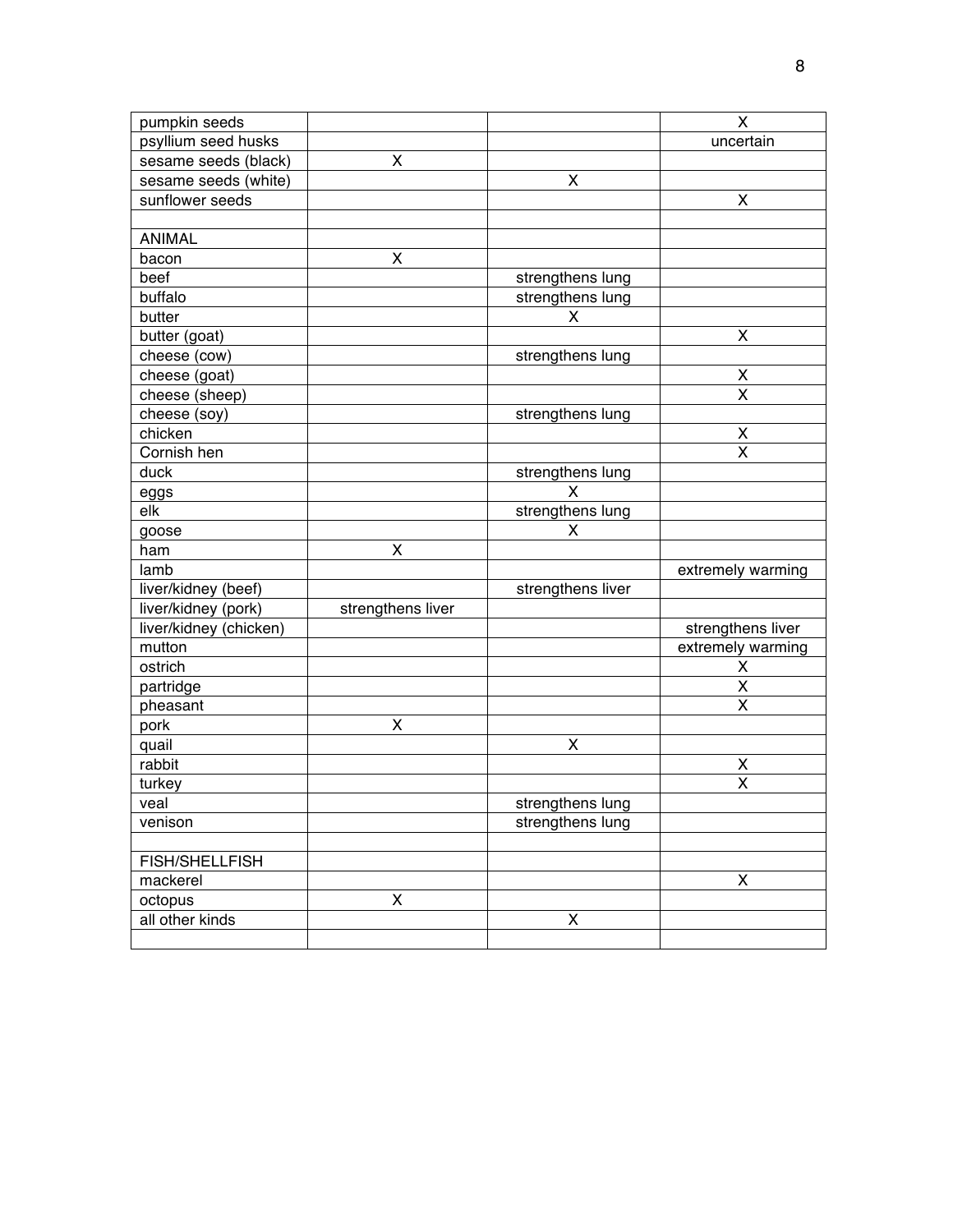| <b>SUPPLEMENTS</b>      |                    |                    |                         |
|-------------------------|--------------------|--------------------|-------------------------|
| aloe vera               | X                  |                    |                         |
| ashwaganda              |                    |                    | X                       |
| barley grass            | $\pmb{\mathsf{X}}$ |                    |                         |
| bee pollen              |                    |                    | X                       |
| bilberry                |                    |                    | $\overline{\mathsf{x}}$ |
| black cohosh            |                    |                    | X                       |
| black walnut            |                    |                    | $\overline{\mathsf{x}}$ |
| blue green algae        |                    |                    | X                       |
| borage oil              | X                  |                    |                         |
| calcium                 |                    | strengthens lung   |                         |
| caffeine                |                    |                    | X                       |
| chaga mushroom          |                    | X                  |                         |
| chicory                 |                    |                    | X                       |
| cod liver oil           |                    | strengthens liver  |                         |
| coenzyme Q10            |                    |                    | X                       |
| dong quai               |                    |                    | X                       |
| echinacea               | X                  |                    |                         |
| evening primrose oil    |                    |                    | X                       |
| feverfew                |                    |                    | uncertain               |
| flax seed oil           |                    | strengthens lung   |                         |
| garlic pills            |                    |                    | X                       |
|                         |                    |                    | strengthens heart       |
| ginseng                 |                    |                    |                         |
| ginkgo biloba           |                    | strengthens lung   |                         |
| glucosamine             |                    |                    | X<br>X                  |
| goldenseal              |                    |                    | $\overline{\mathsf{x}}$ |
| grapefruit seed extract |                    |                    |                         |
| grape seed extract      | X                  |                    |                         |
| kava                    |                    |                    | X                       |
| lavender                | X                  |                    |                         |
| lemon balm              | X                  |                    |                         |
| licorice                |                    |                    | X                       |
| magnesium               | $\mathsf{X}$       |                    |                         |
| melatonin               |                    |                    | X                       |
| multiple vitamin        |                    |                    | X                       |
| milk thistle            |                    | $\mathsf{X}% _{0}$ |                         |
| olive leaf              |                    | X                  |                         |
| passion flower          |                    |                    | X                       |
| psyllium husks          |                    |                    | uncertain               |
| rhubarb                 | X                  |                    |                         |
| royal jelly             |                    |                    | Χ                       |
| spirulina               |                    |                    | $\overline{\mathsf{x}}$ |
| SAM-e                   |                    |                    | $\pmb{\mathsf{X}}$      |
| tea tree oil            |                    |                    | X                       |
| turmeric                |                    |                    | strengthens heart       |
| turkey rhubarb          | X                  |                    |                         |
| turkey tail mushroom    |                    | strengthens lungs  |                         |
| valerian                |                    |                    | X                       |
| vitamin C from citrus   |                    |                    | X                       |
| vitamins (C,D,E)        |                    | X                  |                         |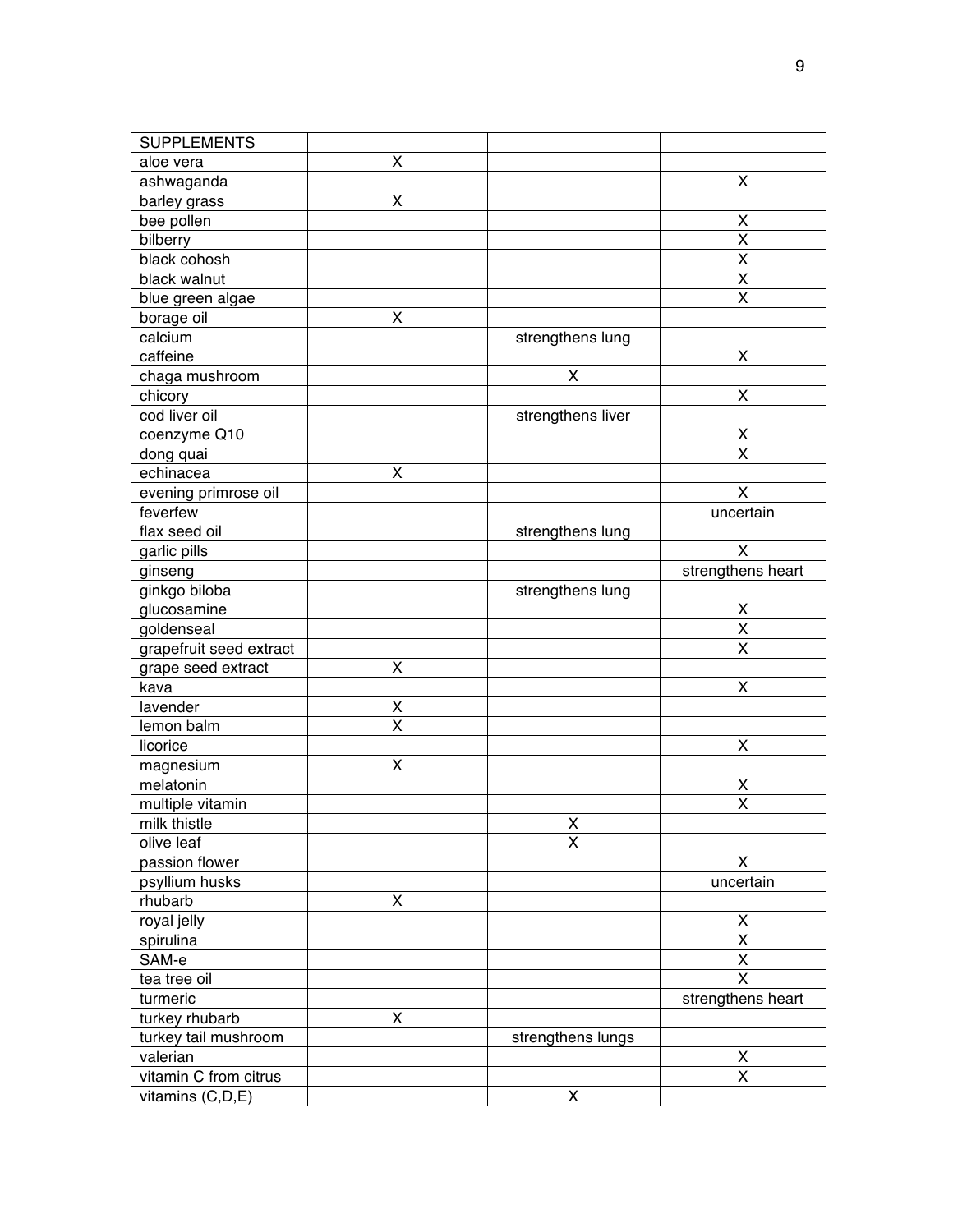| vitamins (B)            |                         |                  | X                                                  |
|-------------------------|-------------------------|------------------|----------------------------------------------------|
| wheat grass             |                         |                  | $\overline{\mathsf{x}}$                            |
| wild yam                |                         |                  | $\overline{\mathsf{X}}$                            |
| yellow dock             |                         |                  | $\overline{\mathsf{x}}$                            |
|                         |                         |                  |                                                    |
| <b>TEA/BEVERAGES</b>    |                         |                  |                                                    |
| alcohol                 |                         |                  | very hot                                           |
| alfalfa                 |                         | X                |                                                    |
| beer, barley            | alcohol*                |                  |                                                    |
| beer, wheat/sorghum     |                         |                  | $\pmb{\mathsf{X}}$                                 |
| beer, non-alcoholic     | $\pmb{\mathsf{X}}$      |                  |                                                    |
| Bergamot                |                         |                  | X                                                  |
| black tea               | much caffeine           |                  |                                                    |
| <b>Brandy</b>           |                         |                  | from warm fruit                                    |
| burdock                 |                         | strengthens lung |                                                    |
| catnip                  | X                       |                  |                                                    |
| chamomile tea           |                         | strengthens lung |                                                    |
| chrysanthemum           |                         | X                |                                                    |
| (white)                 |                         |                  |                                                    |
| coffee (organic)        |                         |                  | X                                                  |
| coffee (decaf-organic)  |                         |                  | $\overline{\mathsf{x}}$                            |
| coffee substitutes      | X                       |                  |                                                    |
| dandelion               | $\overline{\mathsf{x}}$ |                  |                                                    |
| Drambuie                | not recommended         |                  |                                                    |
| gin                     |                         |                  |                                                    |
|                         |                         |                  | $\overline{\mathsf{X}}$<br>$\overline{\mathsf{x}}$ |
| ginger tea              |                         |                  | strengthens heart                                  |
| ginseng tea             | caffeine                |                  |                                                    |
| green tea               |                         |                  |                                                    |
| goji berry              | X                       |                  |                                                    |
| herbal mix teas         |                         |                  | $\pmb{\mathsf{X}}$                                 |
|                         |                         |                  |                                                    |
| hibiscus                |                         | uncertain        |                                                    |
| honeybush tea           |                         |                  | slightly                                           |
| hot chocolate           |                         |                  | caffeine                                           |
| jasmine tea             | much caffeine           |                  |                                                    |
| kuchika (twig)          | caffeine                |                  |                                                    |
| kuchika (lycium berry)  | X                       |                  |                                                    |
| liqueurs (not Drambuie) |                         |                  | $\overline{\mathsf{X}}$                            |
| liquor (except scotch)  |                         |                  | $\overline{\mathsf{x}}$                            |
| mint tea (all kinds)    | $\pmb{\mathsf{X}}$      |                  |                                                    |
| mulberry                |                         | strengthens lung |                                                    |
| nettle                  | X                       |                  |                                                    |
| oatstraw                |                         | X                |                                                    |
| orange pekoe            | much caffeine           |                  |                                                    |
| passion flower          |                         |                  | $\pmb{\mathsf{X}}$                                 |
| peppermint              | $\pmb{\mathsf{X}}$      |                  |                                                    |
| raspberry leaf          |                         | X                |                                                    |
| rooibos                 |                         |                  | X                                                  |
| rose hips               |                         |                  | Χ                                                  |
| rum                     |                         |                  | $\overline{\mathsf{x}}$                            |
| sake<br>scotch          | not recommended         |                  | $\overline{\mathsf{x}}$                            |